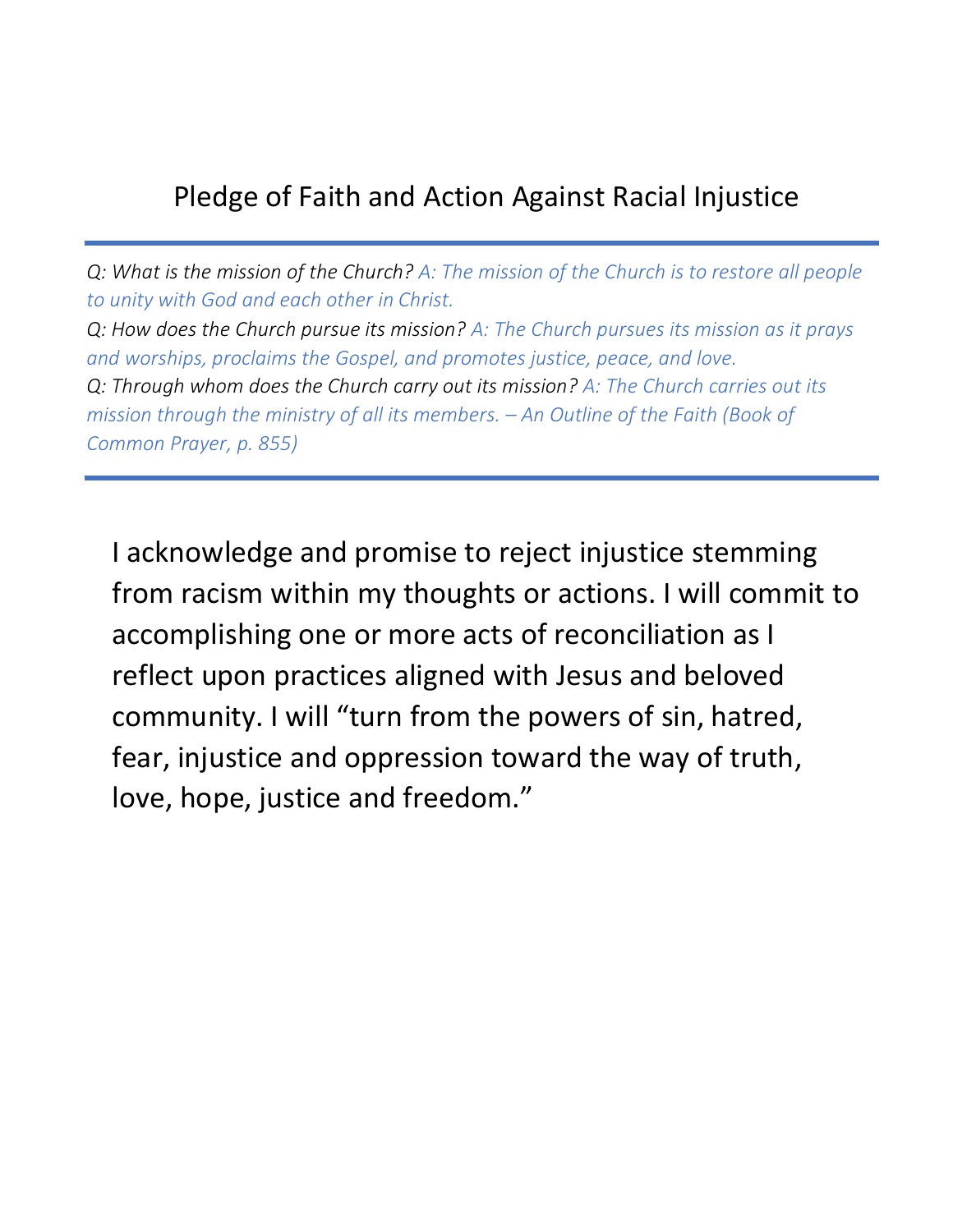## **Getting Started: Resource List**

#### **Books**

Love is the Way: Holding on to Hope in Troubling Times by Bishop Michael Curry *The Church Cracked Open: Disruption, Decline and New Hope for Beloved Community* by Stephanie Spellers *Resurrection Hope: A Future where Black Lives Mater* by Kelly Brown Douglas *The Cross and the Lynching Tree* by James H. Cone *Ladder to the Light: An Indigenous Elder's Meditations on Hope and Courage* by Steven Charleston *Dear White Peacemakers: Dismantling Racism with Grit and Grace* by Osheta Moore *The Sum of Us: What Racism Costs Everyone and How We Can Prosper Together* by Heather McGhee *Between the World and Me* by Ta-Nehisi Coates *The New Jim Crow: Mass Incarceration in the Age of Color-Blindness* by Michele Alexander *The Color of Law: A Forgotten History of How Our Government Segregated America* by Richard Rothstein *The Thomas Indian School and the "Irredeemable" Children of New York* by Keith R. Burich *The Land Is Not Empty: Following Jesus in Dismantling the Doctrine of Discovery* by Sarah Augustine

**Films & Videos**

| The Hate U Give                                                                                        | https://www.imdb.com/title/tt5580266/                                                                             |  |  |
|--------------------------------------------------------------------------------------------------------|-------------------------------------------------------------------------------------------------------------------|--|--|
| 13 <sup>th</sup>                                                                                       | https://www.imdb.com/title/tt5895028/                                                                             |  |  |
| Just Mercy                                                                                             | https://www.justmercyfilm.com/                                                                                    |  |  |
| My Name is Pauli Murray                                                                                | https://www.imdb.com/title/tt11092594/                                                                            |  |  |
| Eyes on the Prize PBS Documentary                                                                      | https://www.pbs.org/show/eyes-on-the-prize/                                                                       |  |  |
| <b>Podcasts</b>                                                                                        |                                                                                                                   |  |  |
| A Brave Space with Dr. Meeks                                                                           | https://abravespace.buzzsprout.com/                                                                               |  |  |
| The Soul of the Nation with Jim Wallis                                                                 | https://sojo.net/sections/podcasts                                                                                |  |  |
| <b>Still Processing</b>                                                                                | https://podcasts.apple.com/us/podcast/still-processing/id1151436460                                               |  |  |
| Pod for the Cause                                                                                      | https://civilrights.org/podforthecause/#                                                                          |  |  |
| Dear Asian Americans                                                                                   | https://www.justlikemedia.com/show/dear-asian-americans/                                                          |  |  |
| <b>Websites with Resources</b>                                                                         |                                                                                                                   |  |  |
| ecfVital Practices, Racial Justice Resources/Recursos de Justicia Racial (Episcopal Church Foundation) |                                                                                                                   |  |  |
|                                                                                                        | https://www.ecfvp.org/racialjustice/read                                                                          |  |  |
| Indigenous Ministries, Anglican Church of Canada                                                       | https://www.anglican.ca/im/                                                                                       |  |  |
| <b>Mission Institute</b>                                                                               | http://themissioninstitute.org/                                                                                   |  |  |
| <b>Training</b>                                                                                        |                                                                                                                   |  |  |
| Sacred Ground                                                                                          | https://www.episcopalchurch.org/sacred-ground/                                                                    |  |  |
| Becoming Beloved Community: Understanding Systemic Racism                                              |                                                                                                                   |  |  |
|                                                                                                        | https://blog.churchnext.tv/2022/01/31/just-launched-becoming-beloved-community-<br>understanding-systemic-racism/ |  |  |